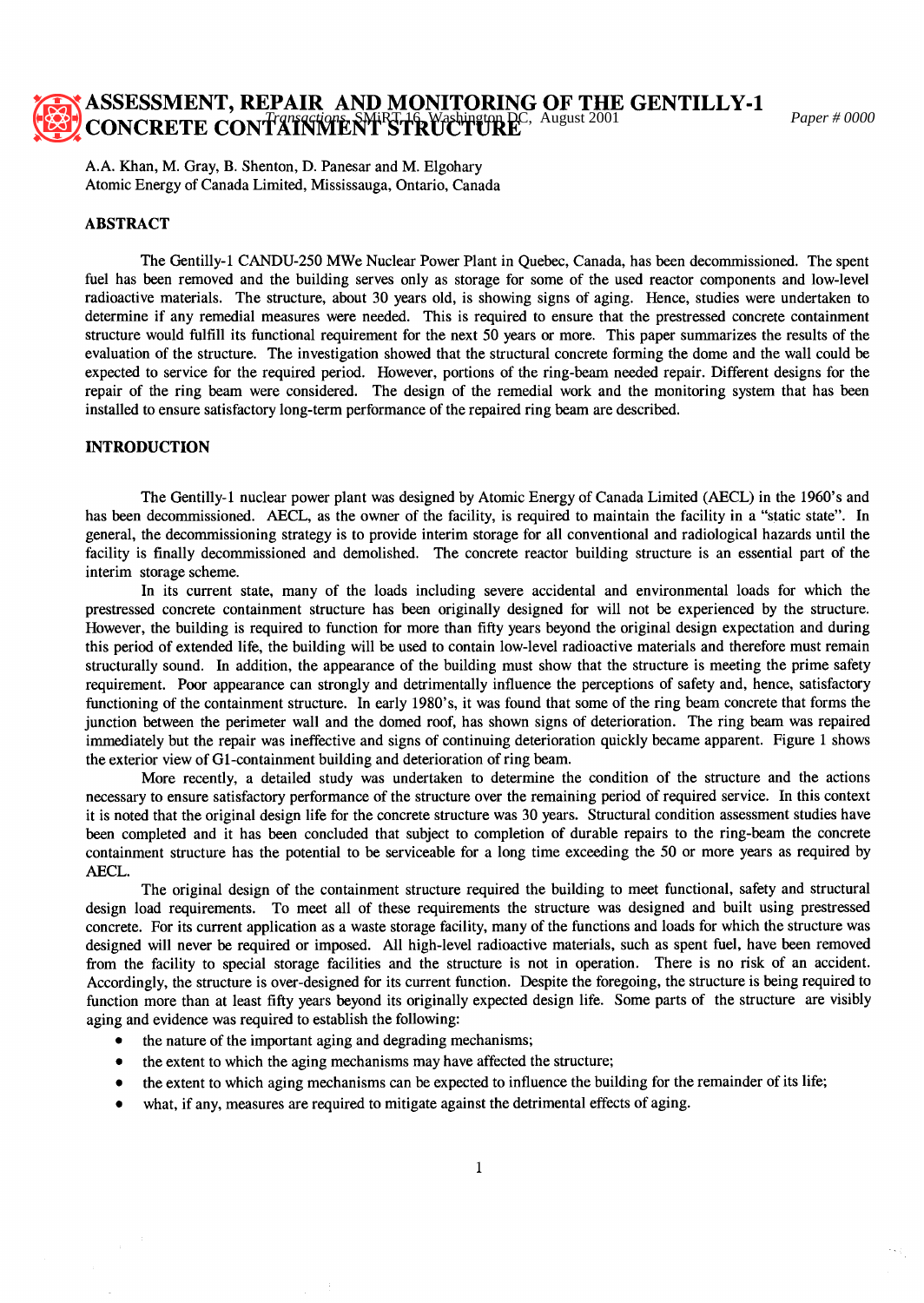In addition to these technical requirements, the appearance of the structure was poor. Particularly, some of the ring-beam concrete had deteriorated. While it remained to be determined whether this deterioration had adversely influenced the integrity of the structure, the poor appearance was influencing perceptions of safety. Due to the poor perception, the structure was not meeting one of the basic requirements of a structure. Recently, a detailed investigation has been carried out to assess the structural behaviour and safe performance of the reactor building. In situ measurements, laboratory tests and analyses were carried out to examine the condition of the structure.

## **OBJECTIVES**

To satisfy the design and functional requirements, the following activities were undertaken:

- 1. Past assessment studies were reviewed and the results of previous approaches to repairs were examined.
- 2. The structure was visually inspected, areas of unsound materials were identified and any unexpected structural features were characterized. Reinforcing steel was exposed and examined for the possible effects of corrosion.
- 3. Samples of the concrete were cored from the wall, the dome and the ring-beam and subjected to laboratory investigations for physical and chemical tests. The laboratory tests and examinations provided information on the general condition of the structure and allowed for identification and evaluation of any ongoing detrimental aging processes.
- 4. The *in-situ* stress conditions in the concrete structure were measured at several locations on the wall and the dome. These measurements were compared with expected design values to ensure that the building conformed to design expectations.

## RESULTS OF CONDITION ASSESSMENT

#### **Past repairs**

During the early investigation of the containment structure, it was found that the fill-concrete near the ends of post-tensioned anchorages regions had deteriorated and needed repair. Investigations carried out in the past and observations made during site inspections indicate that it is likely that a number of factors combined to cause the deterioration of some parts of the ring beam. These factors include the presence of alkali-aggregate reactions (AAR) in the concrete, the effects of wetting and drying and freezing and thawing and inadequate quality of workmanship.

In the past, the original fill concrete in the pockets of the ring-beam was removed and replaced with a sanded mortar. This repair was not durable. With the risk of the new mortar infill falling off the structure and causing injury, all loose materials were removed from the ring-beam in 1993. From this time onwards, the end caps of the pre-stressing strands had been left exposed.

#### **Visual Inspection**

Visual inspection and sounding in 1998 indicated that the exposed end plates of the pre-stressing strands were generally in good condition and appeared to have been well protected against corrosion by paint. Sounding also indicated that generally, the structural concrete of the walls, dome, buttresses and ring-beam were not spalling, nor badly affected by environmental factors or AAR. It was likely that if the areas of fill-concrete could be successfully repaired then the building should be durable and provide safe storage facility for the required period. It was necessary to test this experience-based judgement by measuring the quality of the concrete by sampling and carrying out laboratory-based tests and by measuring the *in situ* stresses in the wall and the dome. As a part of condition assessment program, testing were performed to measure the physical and chemical properties of structural concrete of containment structure.

#### **Materials Testing**

Fourteen 100 mm diameter cores were taken from the wall, ring beam and dome of structural concrete. A summary of the tests carried out to measure the properties are presented.

#### **Petrographic Examination**

The structural concrete is variously cracked at a microscopic scale. There is evidence of the effects of AAR and it is likely that this is related to the presence of reactive coarse aggregates in the concrete. The quality and compaction of the concrete is seen to be in good condition. Minor carbonation effect was also observed. The maximum depth of 3 mm after about 30 years confirms that the quality of concrete with regard to its permeability to air is excellent. Time to corrosion for reinforcement at 50 mm cover could exceed 100 years.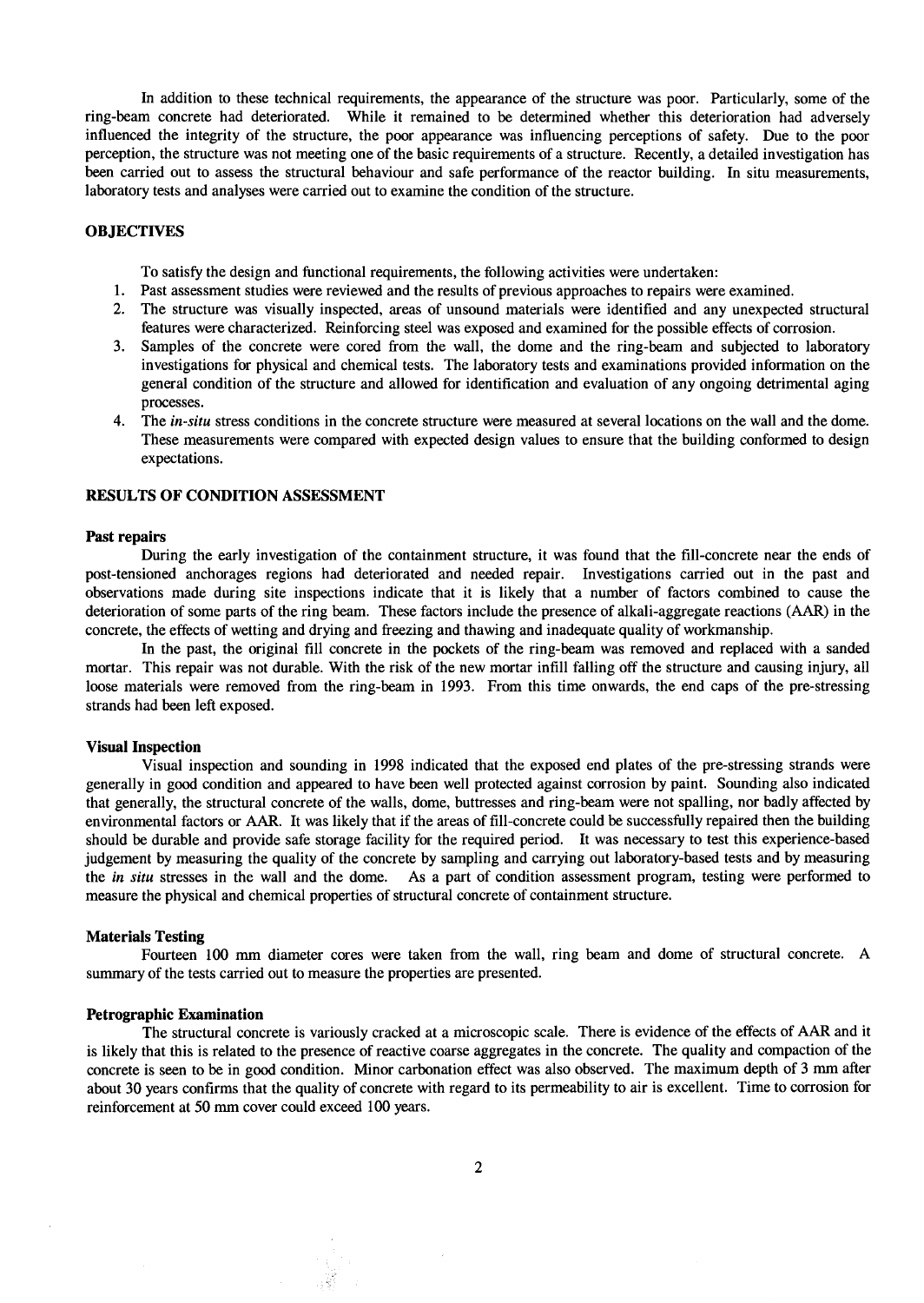## **Chloride Ion Content**

The chloride ion content is a variable that influences the corrosion of reinforcing steel. For the samples tested, it was found that even for the upper 10 mm cover concrete of the upper dome after 30 years, the values are well below the threshold level.

#### **Water Soluble Alkali Content**

The water soluble alkali content is a measure of one of the components that, given appropriate reaction conditions, can lead to AAR. Water soluble alkalis are present in the structural concrete at Gentilly-1. Combined with the presence of alkali reactive coarse aggregate AAR can occur if the pores in the concrete are filled with and have access to moisture. If the internal humidity of the concrete is below 80%, further deterioration can be prevented. It was recommended to use protective coating as an additional safeguard for the future repair work.

#### **Air Voids and Water Absorption**

The air void content, pore size distribution and water absorption properties of a concrete control its ability to resist the effects caused by freezing and thawing. Observations and results from the tested specimens indicate that water absorption values are very low (about 4-5%) for the cores tested. Concrete is able to resist adverse effects of freezing and thawing.

#### **Compressive Strength, Modulus of Elasticity and Poisson's Ratio**

Core samples obtained from containment structural elements were tested to measure the mechanical properties of concrete. It was found that the average measured values exceeded the specified designed values of compressive strength (i.e., 35 MPa at 28 days). A summary of tests performed on concrete core samples resulted in the following range : Compressive Strength: 54.8 to 66.4 MPa

Modulus of Elasticity: 28.9 to 31.2 GPa

Poisson's Ratio: 0.11 to 0.20

#### **In-Situ Stress Measurements**

As a part of condition assessment program, in-situ stresses were determined for the perimeter wall, ring beam and dome of the concrete containment structure at varying depths. The main purpose of these measurements were to produce a plan for the repair / remediation work needed to ensure the structural integrity. Overcoring stress measurements in the concrete were performed using doorstopper cells in conjunction with a compact self-contained data acquisition system, the Intelligent Acquisition Module (IAM). Testing was done in 70-mm diameter diamond drill holes. Over-core stress measurements were taken both in circumferential and meridonial directions at each location. Figure 2 shows a typical diamond drill set up for doorstopper gauge overcoring.

As expected, all of the measured stresses in the containment concrete structural members were compressive. Generally, the values measured were within the range as predicted from stress calculations. It is likely that the stresses have changed since construction. However, with the competing effects of AAR, creep of the concrete and relaxation of the prestressing tendons, the exact changes cannot be determined and isolated.

For the present purpose, it is considered sufficient that the structural concrete is still under enough compression that it can be judged to be expected that, as a whole, the structure should maintain its integrity and meet its function as a storage facility.

## STRUCTURAL ASSESSMENT SUMMARY

Alkali aggregate reaction has occurred in the structural concrete that forms the ring-beam, wall, dome and buttresses of the Gentilly-1 containment structure. The chemicals needed for the continuing reaction are present, however, the reaction is proceeding very slowly, if at all. The reasons for this slow reaction are due to the low permeability of the concrete to water and, hence, low humidity in the voids of the concrete. This situation is not likely to change. If effects of AAR are observed then preventing the ingress of water into the concrete by, for example, coating the concrete with a siloxane sealer, should be sufficient to reduce the reaction. There are insufficient chloride ions in the concrete to induce excessive and adverse corrosion of the reinforcing or prestressing steel.

It was concluded that the containment structure was in good structural condition and that the building could be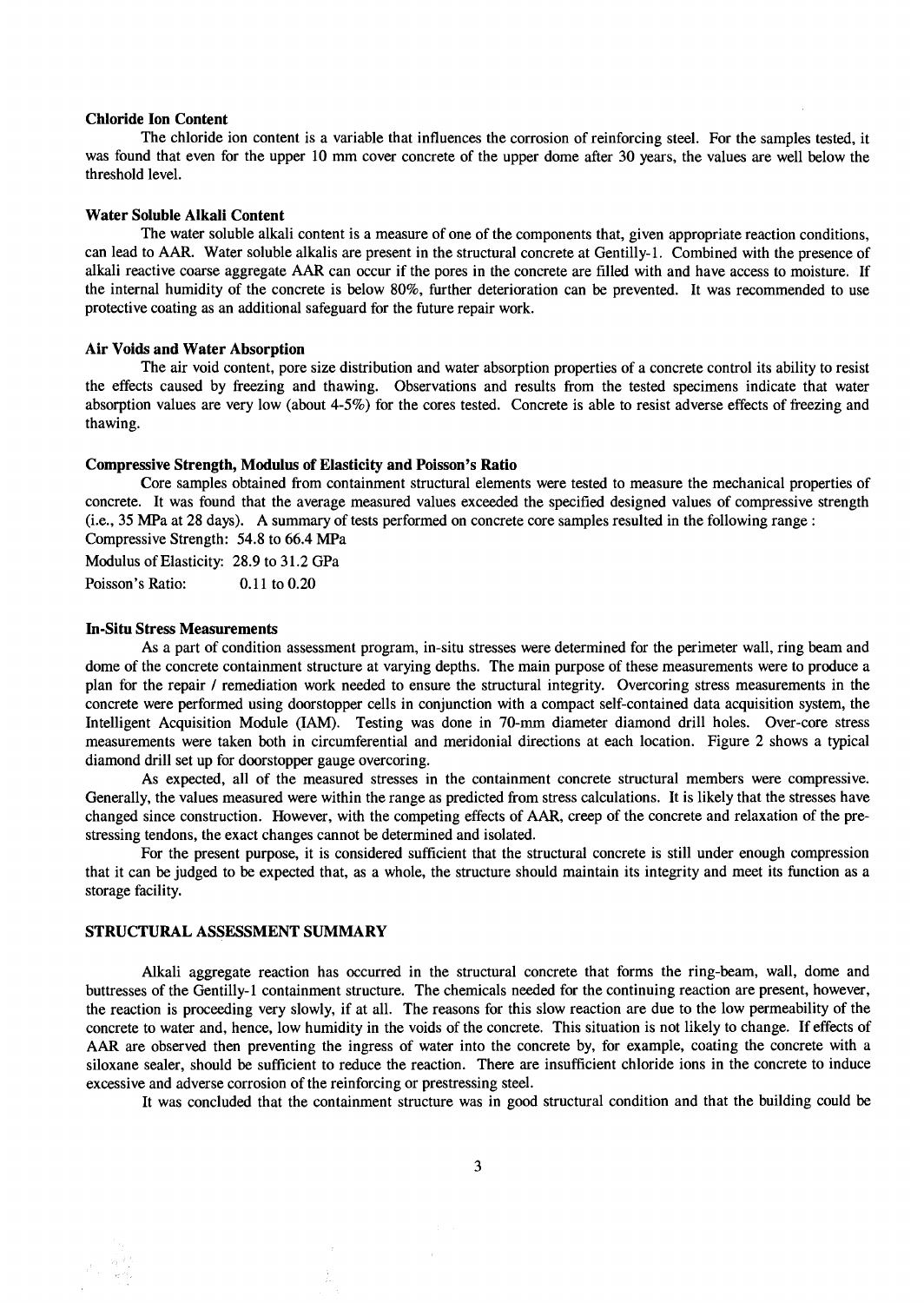expected to remain serviceable as required and for the next 50 or more years. Assuming that the humidity in the concrete is below 80%, or that the post-tensioning system can restrain any further expansion, the service life of the structure will depend on the ring beam repair design and the quality of the repair execution.

## **REPAIR OF THE RING BEAM**

Based on the findings of structural condition assessment, it was determined that portions of the ring-beam needed repair. The design of the remedial work and the monitoring system that has been installed to ensure satisfactory long-term performance of the repaired ring beam are described. As can be seen from Figure 1, the deterioration has mainly occurred in the secondary concrete and around the cut-outs of the post-tensioning anchorage system

Different design alternatives were studied to provide a durable repair technique for the ring beam. The repair method used included the removal of all deteriorated concrete from the sound structural substrate of ring beam. The voids so generated were filled with a modified repair concrete which bonds well with the original structural concrete. Glass Fibre Reinforced Plastic (GFRP) will be bonded to the exterior surfaces of the repaired ring beam. This scheme will restore the concrete of the ring beam, protects prestressing anchorages system from corrosion, and provides a durable solution that meets concerns arising from poor appearance and adverse condition of the ring beam.

Figure 3 shows the installation of scaffolding to perform the repair of ring beam. All the unsound and unbonded fill-concrete was removed using saw cut for shallow depths (50 mm or less) and jack hammer was used for deeper areas. All the fractured concrete were removed prior to the surface preparation. High pressure washing was employed to remove the dirt or other debris material. Figure 4 shows a typical surface preparation of a ring beam patch using high-pressure water washing. For the apparent non-damaged concrete area, a hammer test was used to examine the concrete surface for delamination. 15 mm diameter steel L-shaped dowels spaced at a maximum of about 500 mm was used to anchor 10 mm diameter reinforcing steel bars. For shallow repair, a steel wire mesh with a spacing of 200 mm in each direction was used. Figure 5 shows the L-shaped dowel installed prior to the placement of concrete.

Sika 225 mortar and Sika 212 concrete with maximum aggregate size of 10 mm were used as a fill-concrete repair materials for depths equal or less than 50 mm and for depths greater than 50 mm, respectively. Properties tests including concrete compressive strength, pull out, and tensile strength on the repaired materials were carried out to ensure that the desired strength and quality assurance criteria is met.

In order to ensure the long-term performance of the repair and to meet the design life criteria of 100 year, sensors such as Vibrating Wire Gauges and Fibre Optic Sensors are embedded both inside and close to the surface of the repaired sections at the North, South, East and West faces. Temperatures and strain measurements are taken from very early period of hydration. It is planned to install Fibre Optic Sensors in the GFRP to monitor the strains and thermal effects occurring in the GFRP. The data from these instruments will enable to assess the adequacy of the repair and to confirm that, in time, the structure is performing in a safe and satisfactory condition.

## **CONCLUSIONS**

Based on the condition assessment studies, it is concluded that:

 $2\times1$ 

- 1. After about 30 years since construction, the structural concrete is still in a good condition and the structure is satisfying current functional and design requirements.
- 2. The *in-situ* stresses measured in the concrete containment structure are all compressive and are well within the range of predicted designed values. The concrete has been subjected to alkali-aggregate reactions. Assuming that the internal humidity of concrete is below 80 %, deterioration will not be of any significant amount.
- 3. The damage to the infill-concrete is not of structural significance. The repair that was undertaken of the ring beam and the future maintenance program will ensure many more years of service of Gentilly-1 structure.

 $\overline{4}$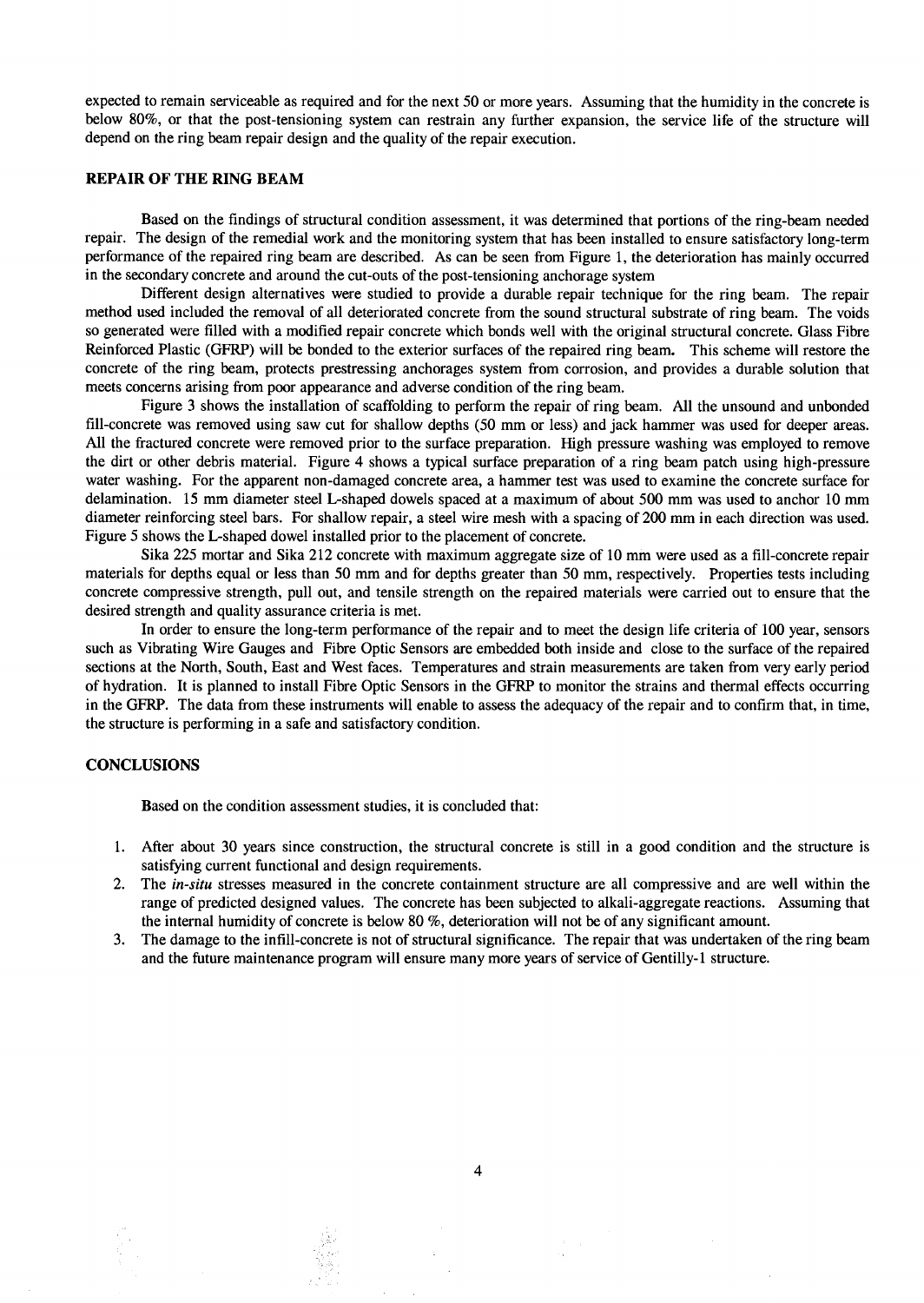## **ACKNOWLEDGEMENTS**

**The work reported was carried out by a large team with members from G-1 Station, Consultants, Contractors and AECL. The endeavours of all of the participants are gratefully acknowledged. The authors would like to extend special thanks to Professor Sami H. Rizkalla, Professor Kenneth W. Neale, Dr. Gamil Tadros of Network of Centres of Excellence of Intelligent Sensing for Innovative Structures (ISIS Canada), and Mr. John A. Bickley for their technical support and**  expert opinion on the project. The technical contribution for the overcore stress measurements made by Mr. Paul **Thompson and his team from AECL's Underground Research Laboratory is particularly worthy of thanks.** 

 $\mathcal{L}^{\mathcal{F} \times \mathcal{F}}$ 

 $\mathcal{L}=\mathcal{L}$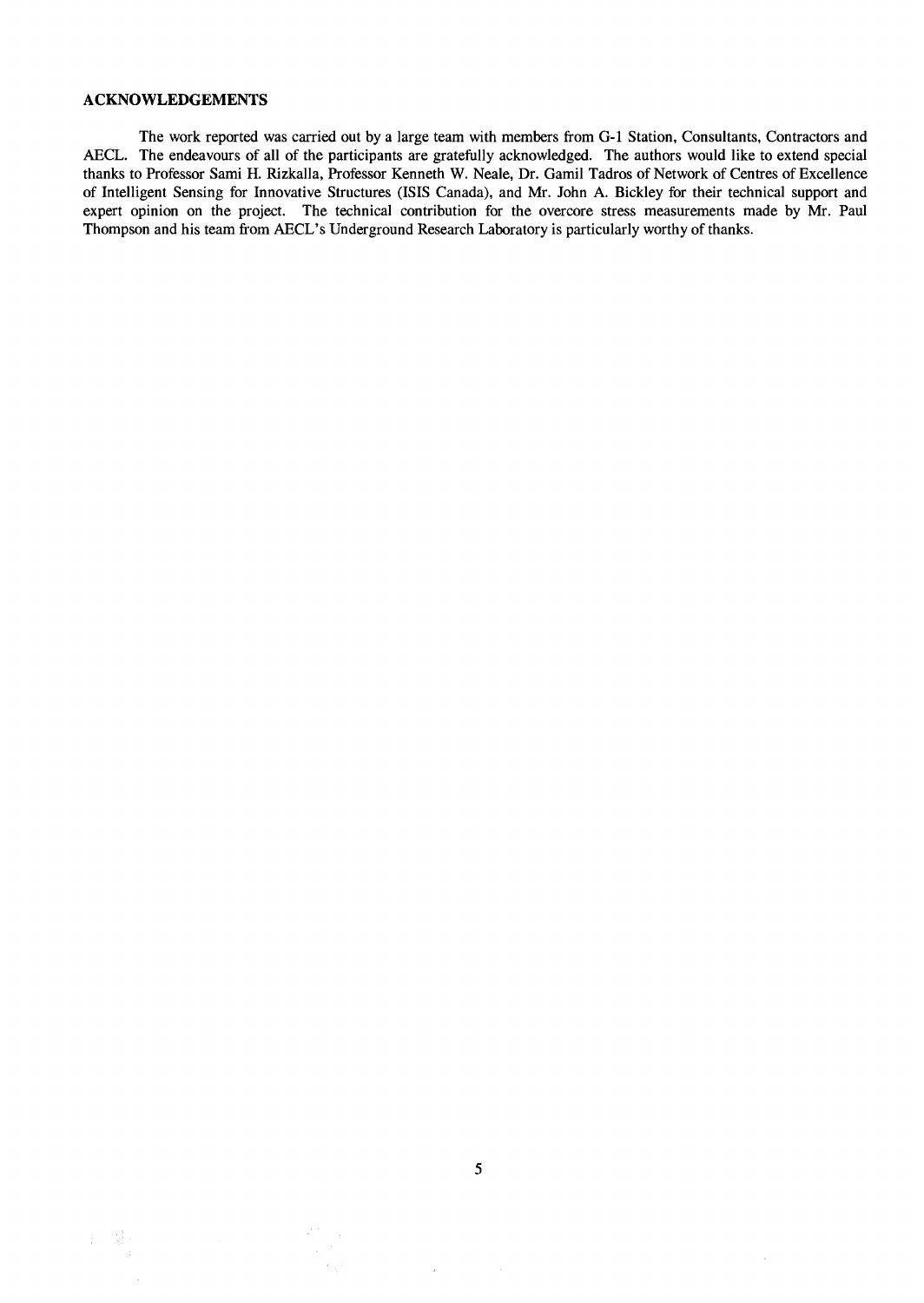

a) Gentilly-1 Containment Structure b) A Close-up view of ring beam





Figure 2: A typical diamond drill set up used for overcore stress measurements